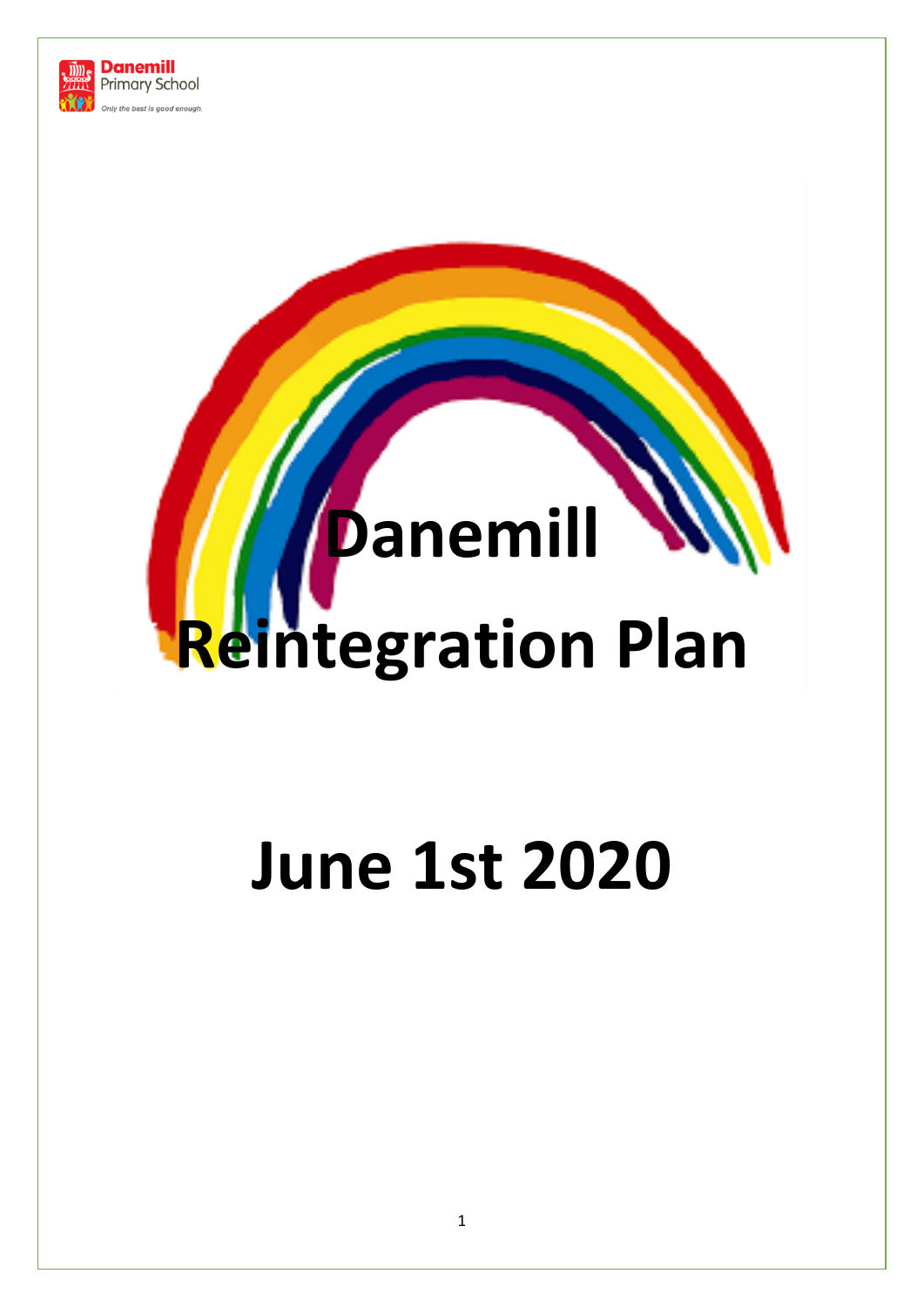

**Introduction**

This document aims to set out Danemill's plans to ensure EYFS, Year 1, Year 6 and children of critical workers are reintegrated back to school following the listed Government Guidance:

<https://www.gov.uk/government/news/details-on-phased-wider-opening-of-schools-colleges-and-nurseries>

[https://www.gov.uk/government/publications/closure-of-educational-settings-information-for-parents-and](https://www.gov.uk/government/publications/closure-of-educational-settings-information-for-parents-and-carers)[carers](https://www.gov.uk/government/publications/closure-of-educational-settings-information-for-parents-and-carers)

[https://www.gov.uk/government/publications/actions-for-educational-and-childcare-settings-to-prepare-for](https://www.gov.uk/government/publications/actions-for-educational-and-childcare-settings-to-prepare-for-wider-opening-from-1-june-2020)[wider-opening-from-1-june-2020](https://www.gov.uk/government/publications/actions-for-educational-and-childcare-settings-to-prepare-for-wider-opening-from-1-june-2020)

[https://www.gov.uk/government/collections/coronavirus-covid-19-guidance-for-schools-and-other](https://www.gov.uk/government/collections/coronavirus-covid-19-guidance-for-schools-and-other-educational-settings)[educational-settings](https://www.gov.uk/government/collections/coronavirus-covid-19-guidance-for-schools-and-other-educational-settings)

## **Phased Return – Our Aims**

|                                       | Keyworker/Vulnerable<br><b>Children</b> | Year 6 | Year 1 | <b>EYFS</b> | <b>Pre-school</b> |
|---------------------------------------|-----------------------------------------|--------|--------|-------------|-------------------|
| Monday 1st June<br>2020               |                                         |        |        |             |                   |
| Tuesday 2 <sup>nd</sup> June<br>2020  |                                         |        |        |             |                   |
| Wednesday 3rd June<br>2020            |                                         |        |        |             |                   |
| Thursday 4 <sup>th</sup> June<br>2020 |                                         |        |        |             |                   |
| Friday 5 <sup>th</sup> June 2020      |                                         |        |        |             |                   |
| Monday 8 <sup>th</sup> June           |                                         |        |        |             |                   |
| Tuesday 9 <sup>th</sup> June          |                                         |        |        |             |                   |
| Wednesday 10th<br>June                |                                         |        |        |             |                   |
| Thursday 11 <sup>th</sup> June        |                                         |        |        |             |                   |
| Friday 12 <sup>th</sup> June          |                                         |        |        |             |                   |
| Monday 15 <sup>th</sup> June          |                                         |        |        |             |                   |
| Tuesday 16 <sup>th</sup> June         |                                         |        |        |             |                   |
| Wednesday 17th<br>June                |                                         |        |        |             |                   |
| Thursday 18 <sup>th</sup> June        |                                         |        |        |             |                   |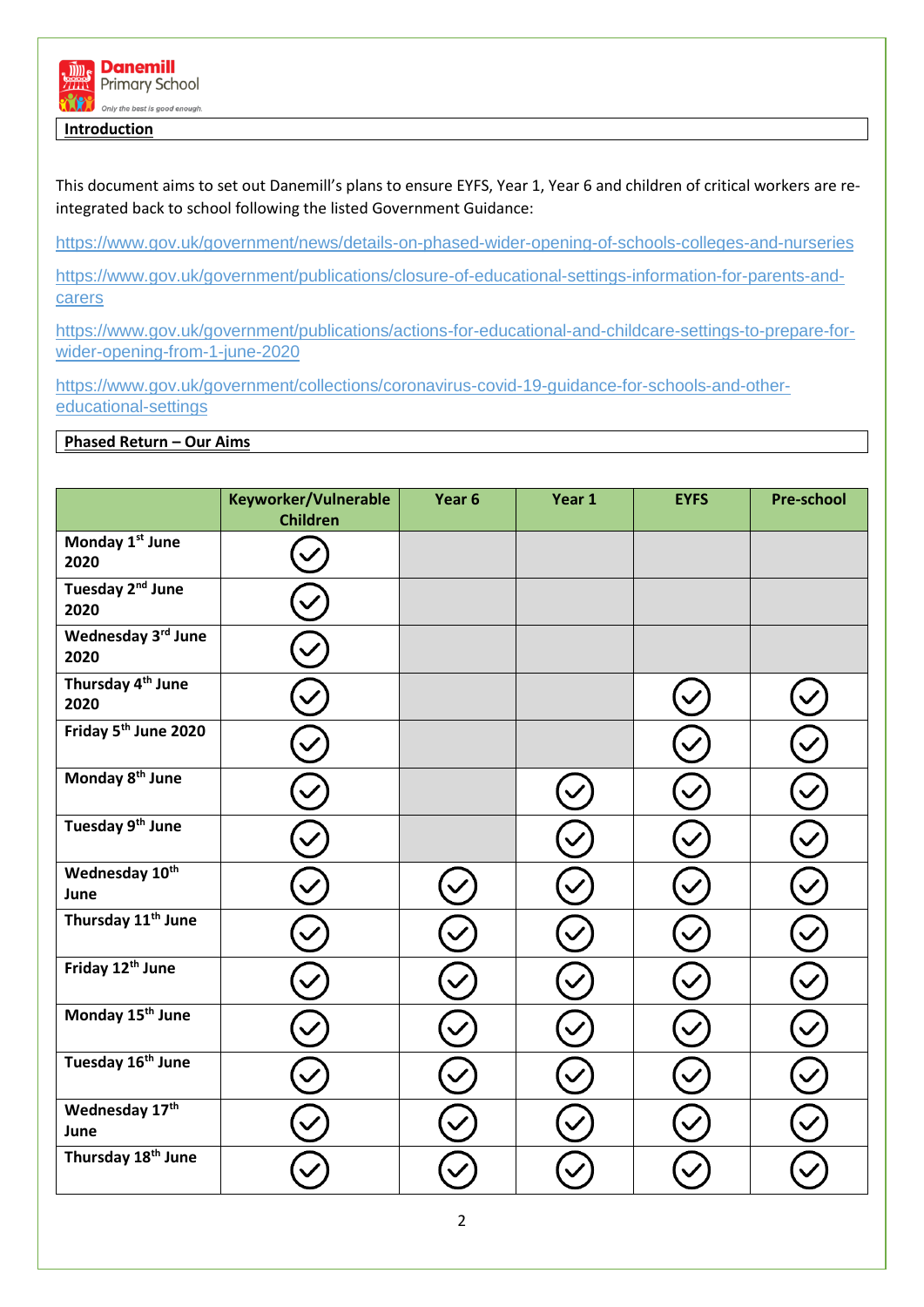

| Friday 19 <sup>th</sup> June<br>∼ | ∼ | v |  |  |
|-----------------------------------|---|---|--|--|
|-----------------------------------|---|---|--|--|

In order to keep the children and staff as safe as possible. We have split our year groups into the following groups.

Pupil numbers will not exceed 15, and only where the room is big enough.

| Key Worker      | Key Worker | Key Worker      |          | Key Worker      | Key Worker | Key Worker      |
|-----------------|------------|-----------------|----------|-----------------|------------|-----------------|
| Bubble 1        | Bubble 2   | Bubble 3        | Bubble 4 |                 | Bubble 5   | Bubble 6        |
| EYFS Bubble 1   |            | EYFS Bubble 2   |          | EYFS Bubble 3   |            | EYFS Bubble 4   |
| Year 1 Bubble 1 |            | Year 1 Bubble 2 |          | Year 1 Bubble 3 |            | Year 1 Bubble 4 |
| Year 6 Bubble 1 |            | Year 6 Bubble 2 |          | Year 6 Bubble 3 |            | Year 6 Bubble 4 |

# **Drop-off and Collection Arrangements:**

**\*If you are late and miss your entry then you will need to wait away from the school building until all of the children have entered then we will be able to make provision to get your child to their correct bubble.** 

**\*If children are distressed and unable to independently separate from their parents then they will be asked to go home and try again the following day and/or at a different point of the day after the staggered opening.** 

Upon arrival and departure, children will be asked to wash their hands.

|                   | <b>Start Time</b>                                                                                    |                                                                                                                                                                                                                                                      | <b>Finish Time</b>                                                                                   |                                                                                           |
|-------------------|------------------------------------------------------------------------------------------------------|------------------------------------------------------------------------------------------------------------------------------------------------------------------------------------------------------------------------------------------------------|------------------------------------------------------------------------------------------------------|-------------------------------------------------------------------------------------------|
|                   |                                                                                                      |                                                                                                                                                                                                                                                      |                                                                                                      |                                                                                           |
| Pre-school        | 8.45am<br>(Morning<br>Session)                                                                       | Arrive with one parent only.<br>Line up 2m apart on pre-school<br>path. Parent leaves child at gate.<br>Enter school building one team at<br>a time in 5 minute intervals.                                                                           | $11:30$ a.m.<br>(Morning<br>Session)                                                                 | Collection by 1 parent only.<br>Children brought out to parent.                           |
| <b>Pre-School</b> | 12:30 p.m.<br>(Afternoon<br>Session)                                                                 | Arrive with one parent only.<br>Line up 2m apart on pre-school<br>path. Parent leaves child at gate.<br>Enter school building one child at<br>a time in 5 minute intervals.<br>(One in one out system)                                               | 3.15 p.m.<br>(Afternoon<br>Session)                                                                  | Collection by 1 parent only.<br>Children brought out to parent.                           |
| <b>EYFS</b>       | Bubble 1:<br>9:00 a.m.<br>Bubble 2:<br>9:10 a.m.<br>Bubble 3:<br>9:20 a.m.<br>Bubble 4:<br>9:30 a.m. | Arrive with one parent only.<br>Line up 2m apart on Gate 1 path.<br>Parent leaves child at gate.<br>Children to enter school building<br>one team at a time in 10 minute<br>intervals.<br><b>Bubble 1</b><br><b>Bubble 2</b><br>Bubble 3<br>Bubble 4 | Bubble 1:<br>2:45 p.m.<br>Bubble 2:<br>2:55 p.m.<br>Bubble 3:<br>3:05 p.m.<br>Bubble 4:<br>3:15 p.m. | Collection by 1 parent only.<br>Children brought out to parent at<br>the KS1 / EYFS gate. |
| Year 1            | Bubble 1:<br>8:45 a.m.                                                                               | Arrive with one parent only.<br>Line up 2m apart on the new Year<br>5/6 pathway (Gate 3).                                                                                                                                                            | Bubble 1:<br>3.00 p.m.                                                                               | Collection by 1 parent only.                                                              |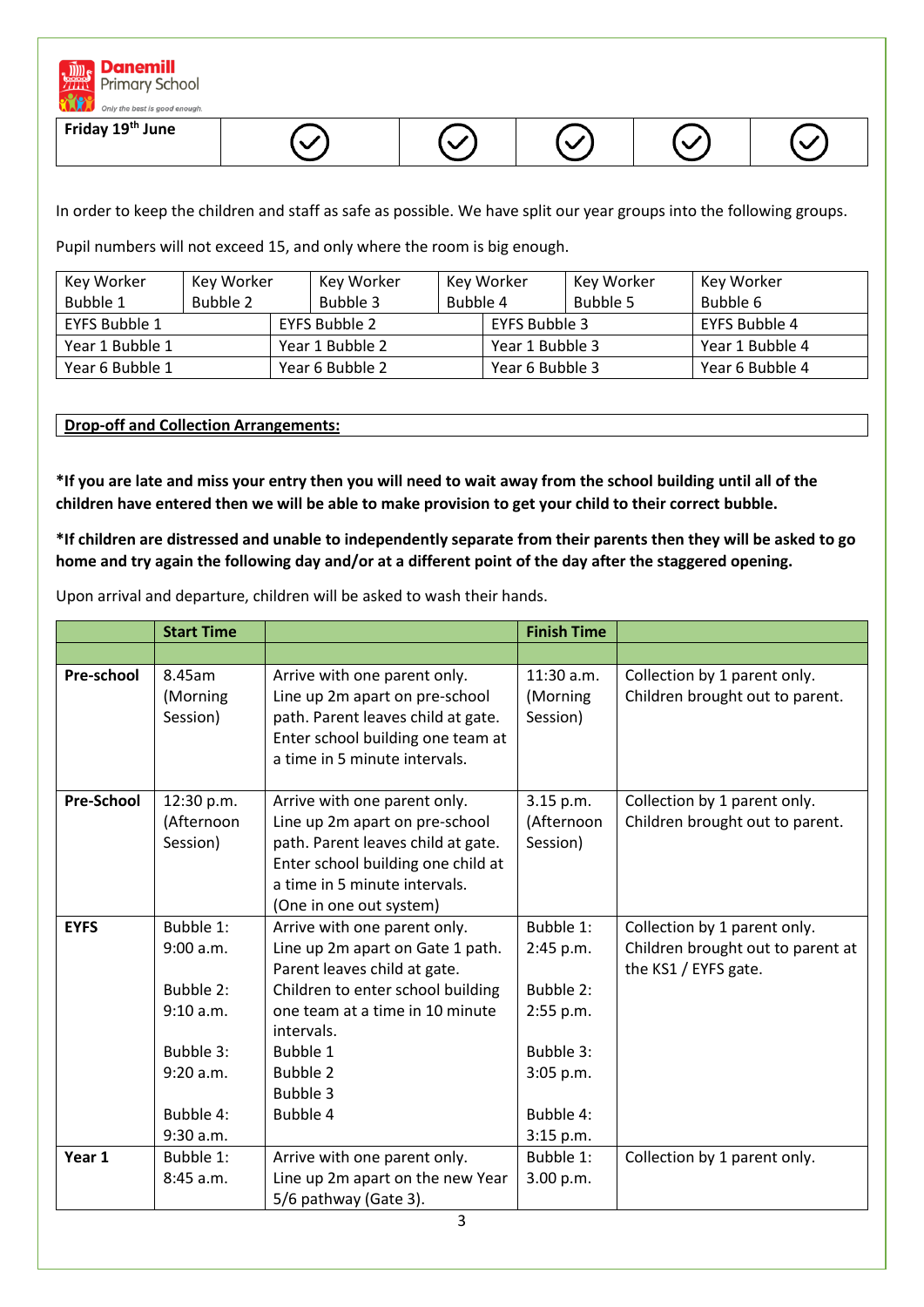

|                 | Bubble 2:   |                                                                 | Bubble 2:          | Children brought out to the top |
|-----------------|-------------|-----------------------------------------------------------------|--------------------|---------------------------------|
|                 | 8:55 a.m.   | Children to enter one team at a<br>time at 10 minute intervals. | 3:10 p.m.          | of Gate 3 in the slots.         |
|                 | Bubble 3:   | Bubble 1                                                        | Bubble 3:          |                                 |
|                 | $9:05$ a.m. | Bubble 2                                                        | 3:20 p.m.          |                                 |
|                 |             | Bubble 3                                                        |                    |                                 |
|                 | Bubble 4:   | Bubble 4                                                        | Bubble 4:          |                                 |
|                 | 9:15 a.m.   |                                                                 | 3:30 p.m.          |                                 |
| Year 6          | <b>TBC</b>  |                                                                 |                    |                                 |
| <b>Key</b>      | 8.45am      | Arrive with one parent only.                                    | 3.25 <sub>pm</sub> | Collection by 1 parent only.    |
| Worker          |             | Enter via the main entrance. Wait                               |                    | Exited through the main         |
| <b>Children</b> |             | 2m apart if necessary to enter the<br>building.                 |                    | entrance.                       |

# **Classrooms**

- Where possible, adults will support the children whilst maintaining 2m distance.
- If a pupil requires close medical or intimate care, PPE will be worn.
- Classrooms will be well- ventilated with doors and windows left open.
- Classroom furniture will be laid out so that children can socially distance. There will be separate desks for each child and, where appropriate, separate carpet spaces.
- Children will sit in the same seat throughout the day.
- Children will have access to their own pencil case and stationary.
- All unnecessary furniture will be moved from the classrooms.
- All classrooms will be given a cleaner for computers / ipads & an anti-bacterial spray with suitable cloths.

#### **Toilets**

- Each group will have allocated toilets.
- Only one child will use the toilet at one time and there will be a system so that toilets can be cleaned regularly. The toilets will be cleaned after break time by the premises officer.
- They will be cleaned after lunch and after school by the cleaners.

#### **Movement Around School**

- All non-essential movement around the school will be avoided.
- Some areas of the school will be marked with the appropriate signage. Children will be supervised in corridors and the main areas of the school to manage the number of children in these spaces.
- To the best of our ability, groups of children will not mix.
- Where possible (in accordance with fire regulations), doors will be propped open to reduce unnecessary contact with door handles and to increase ventilation.
- A fire drill will be conducted when all children are back in school. These will be frequent and continually under review at every point of phasing in.

#### **Break Times and Rota**

All bubbles will have a break time, lunch time and afternoon play. They will not mix with any children that are not in their bubble.

#### **Lunchtime Rota**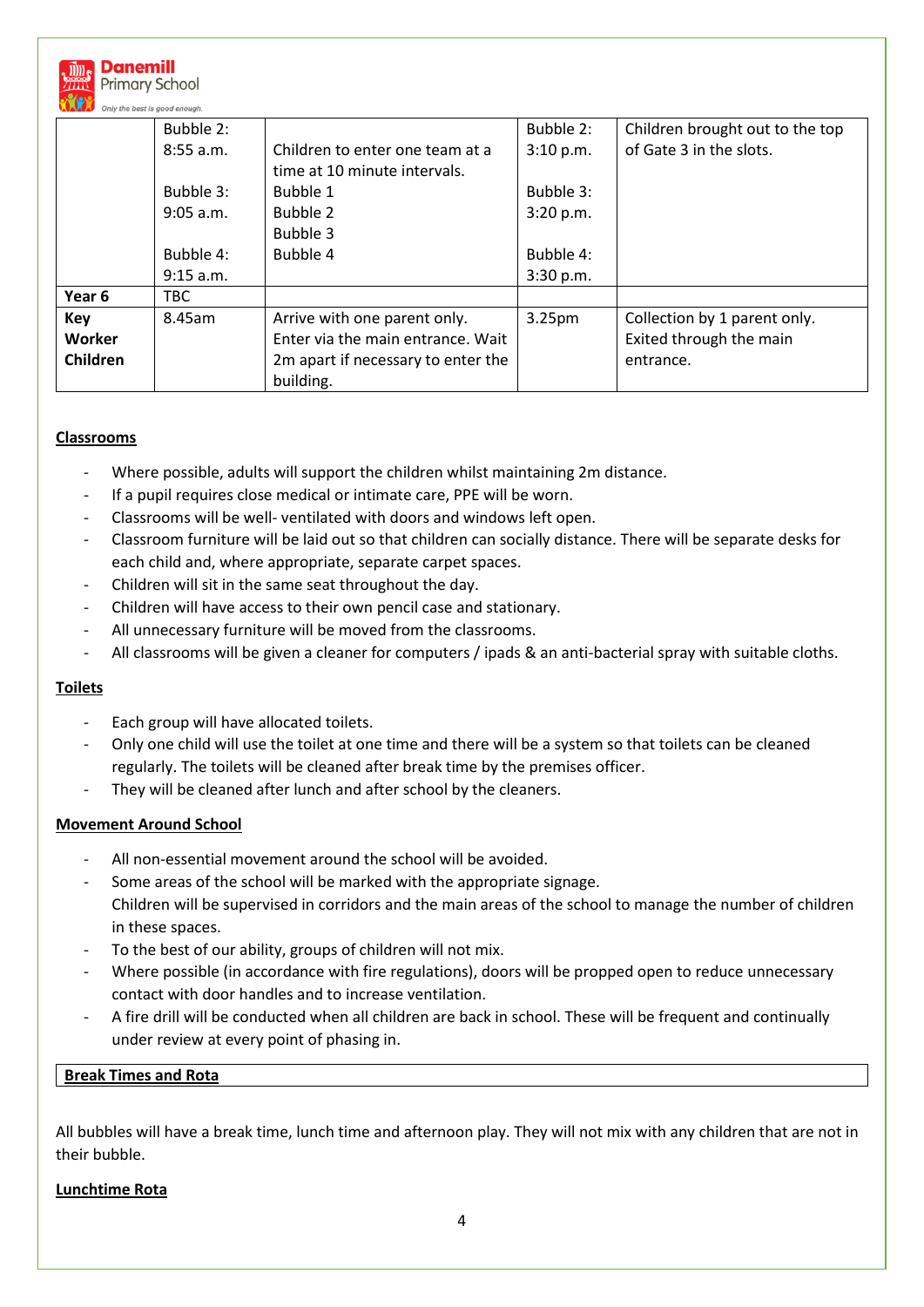

5